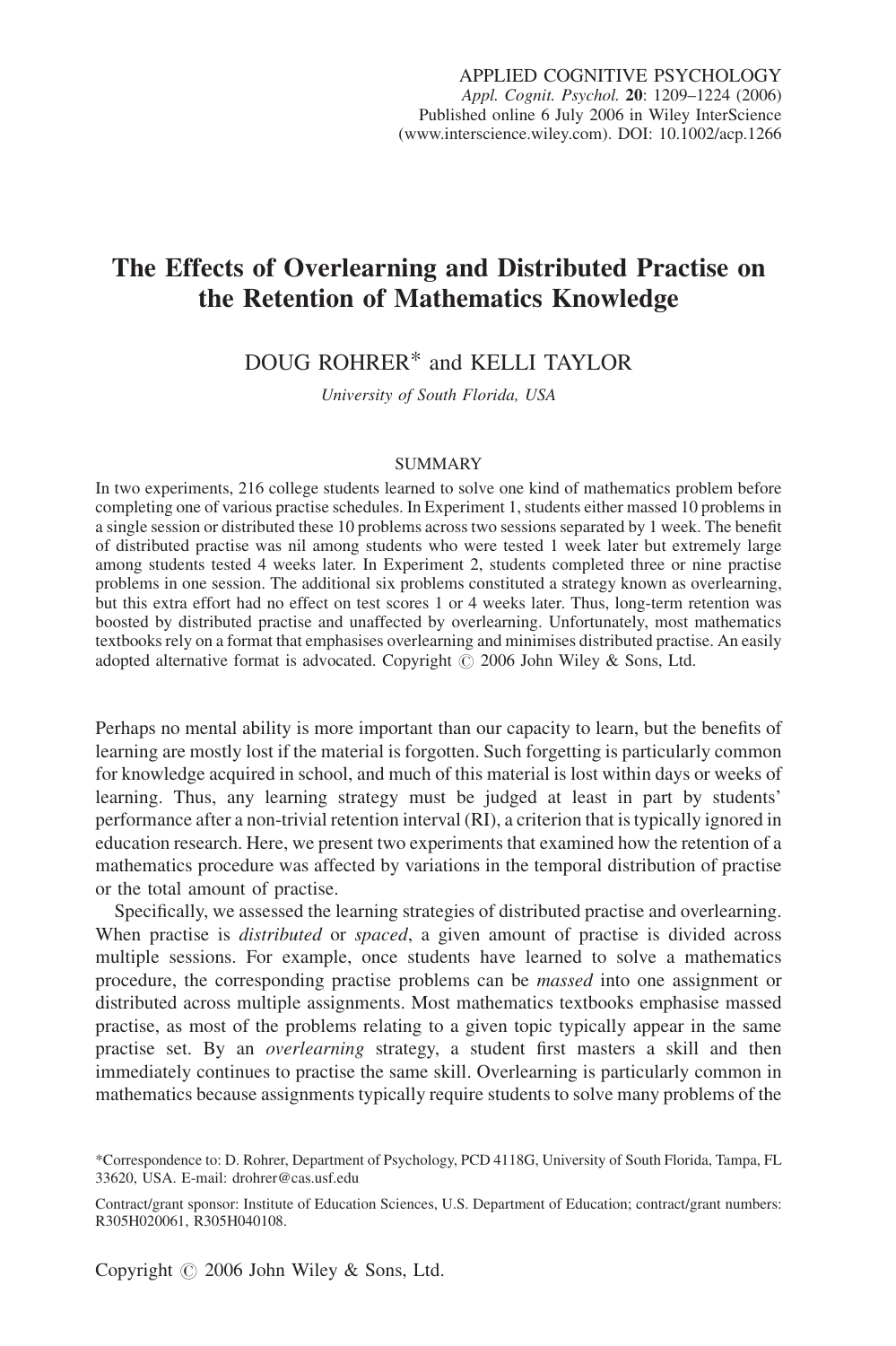same type. Notably, the term overlearning refers to a strategy and not the ultimate degree of mastery. For example, one can master the names of the 12 calendar months without ever using the strategy of overlearning. It is the *strategy* of overlearning that is assessed here and not the utility of mastery.

The strategies of distributed practise and overlearning are not complementary and cannot be compared directly. Instead, distributed practise must be compared to massed practise by holding constant the total amount of practise. In Experiment 1, for example, students worked 10 problems that were either distributed across two sessions or massed into one session. By contrast, the benefits of overlearning are assessed by varying the amount of practise within a given session. In Experiment 2, for example, students worked three or nine problems in the same session. Because distributed practise and overlearning are orthogonal, it is logically possible that neither, both, or just one of these two strategies is beneficial. Naturally, both strategies have been the focus of numerous previous studies, but a review of the literature reveals a few caveats, gaps and confounds.

# DISTRIBUTED PRACTISE

In most distributed practise experiments, practise is either massed into a single session or distributed across two sessions separated by a period of time known as the *inter-session* interval. For example, if 10 math problems are divided across two sessions separated by 1 week, the inter-session interval equals 1 week. Importantly, the RI equals the duration between the test and the *most recent* learning session. For example, if a concept is practised on Monday and Thursday and tested on Friday, the RI equals 1 day. (Incidentally, practise can be spaced within a session by presenting material on two different trials with at least one intervening unrelated trial, e.g. Carpenter & DeLosh, 2005; Greene, 1989; Toppino, 1991, but the present paper focuses on the effect of distributing practise *across* sessions.)

Subsequent retention is often greater if practise is distributed rather than massed—a finding known as the spacing effect (e.g. Baddeley & Longman, 1978; Bloom & Shuell, 1981; Cull, 2000; Fishman, Keller, & Atkinson, 1968; Seabrook, Brown, & Solity, 2005). At brief RIs, however, spaced practise is typically no better or even worse than massed practise (e.g. Bloom & Shuell, 1981; Glenberg & Lehmann, 1980; Krug, Davis, & Glover, 1990). By this latter result, massing just prior to an exam is optimal if the information needs not be retained after the exam. At longer RIs, though, which are of greater interest to educators, the benefits of spacing are often sizeable. Consequently, many authors have urged a greater reliance on distributed practise (Bahrick, Bahrick, Bahrick, & Bahrick, 1993; Bjork, 1979, 1988; Bloom & Shuell, 1981; Dempster, 1989; Reynolds & Glaser, 1964; Schmidt & Bjork, 1992).

Even at longer RIs, though, the benefits of spacing are questionable for cognitive tasks that are more conceptually demanding than those that require only verbatim recall. In one meta-analysis by Donovan and Radosevich (1999), for instance, the size of the spacing effect declined sharply as conceptual difficulty of the task increased from low (e.g. rotary pursuit) to average (e.g. word list recall) to high (e.g. puzzle). By this finding, the benefits of spaced practise may be muted for many mathematics tasks. Of course, not all mathematics knowledge is conceptual. For example, Rea and Modigliani (1985) found a spacing effect with young children who studied multiplication facts (e.g.  $8 \times 5 = 40$ ). While such concrete facts are certainly useful, the present study examines the benefits of distributed practise for tasks that require more than the verbatim recall of atomised facts.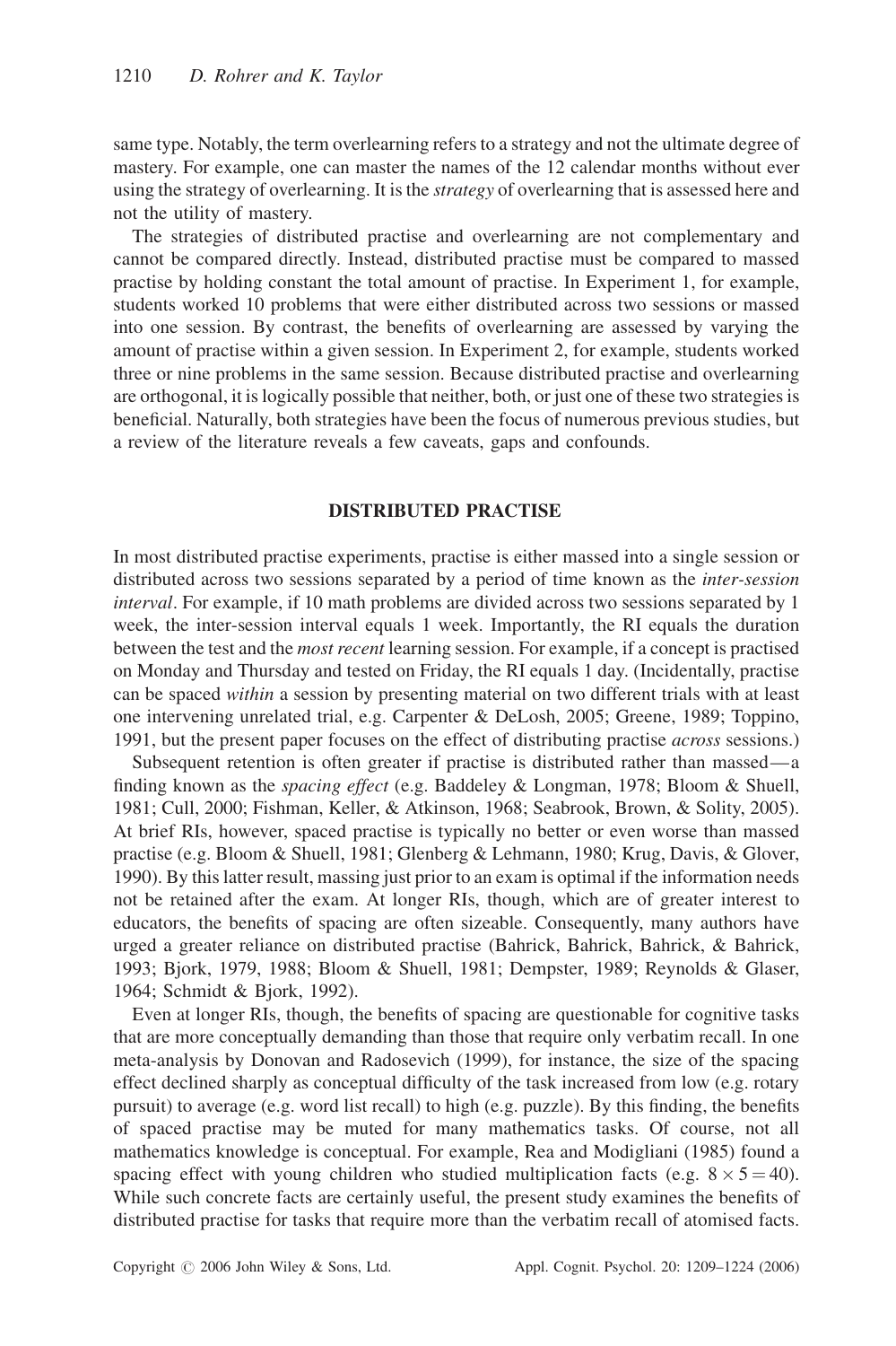A second reason to question the benefit of distributed practise for conceptual mathematics tasks is given by a confound in the design of three previous mathematics learning experiments that are sometimes cited as instances of a spacing effect. In each of these experiments, the RI was shorter for Spacers than for Massers, and this confound undoubtedly benefited the Spacers. In Grote (1995), for instance, the Massers practised only on Day 1, while the Spacers' practise continued from Day 1 through Day 22. Yet every student was tested on Day 36, leading to a far shorter RI for Spacers that undoubtedly worked in their favour. The same confound arose in two mathematics learning experiments reported by Gay (1973). We are not aware of any previously published, non-confounded experiment that examines how the distribution of practise affects the retention of a mathematics task that requires more than verbatim recall.

There are, however, non-experimental studies that have examined the effect of distributed practise on mathematics retention. Most notably, perhaps, Bahrick and Hall (1991) assessed the retention of algebra and geometry by people who had taken these courses between 1 and 50 years earlier. A regression analysis showed that retention was positively predicted by the number of courses requiring the same material. For example, much of the material learned in an algebra course reappears in an advanced algebra course, and the completion of both courses therefore provides distributed practise of this overlapping material. That such distributed practise is beneficial is assessed here with a controlled experiment, albeit with RIs that are measured in weeks rather than years.

#### OVERLEARNING

An overlearning experiment requires a manipulation of the total amount of practise within a single session. In a typical overlearning experiment, subjects either quit studying once they achieve a criterion of one correct instance (i.e. learn to criterion) or reach criterion and then immediately continue to study (i.e. overlearn). In comparison to learning-to-criterion, overlearning typically boosts subsequent test performance (e.g. Bromage & Mayer, 1986; Earhard, Fried, & Carlson, 1972; Gilbert, 1957; Kratochwill, Demuth, & Conzemius, 1977; Krueger, 1929; Postman, 1962; Rose, 1992). This benefit of overlearning is also supported by a meta-analysis by Driskell, Willis, and Copper (1992) who examined 51 comparisons of overlearning and learning-to-criterion with cognitive tasks and found a moderately large effect of overlearning on subsequent test scores  $(d = 0.75)$ . Hence, it is not surprising that overlearning is widely advocated (e.g. Fitts, 1965; Foriska, 1993; Hall, 1989; Jahnke & Nowaczyk, 1998).

Yet a closer review of the empirical literature reveals that the long-term benefits of overlearning remain unclear because most overlearning experiments have used relatively brief RIs. For instance, in the Driskell et al. (1992) meta-analysis, only 7 of the 51 comparisons relied on a RI of more than 1 week, and the largest effect sizes were observed for RIs lasting less than 1 hour. In fact, Driskell et al. concluded that RI moderated the benefits of overlearning.

The possibility that the benefits of overlearning may dissipate with time is also supported by three overlearning experiments with an explicit manipulation of RI. In Experiment 1 of Reynolds and Glaser (1964), some students studied biology three times as much as other students, and this threefold increase in study time led to a 100% boost in test scores 2 days later that decreased to just 7% difference 19 days after learning. A similar decline in the test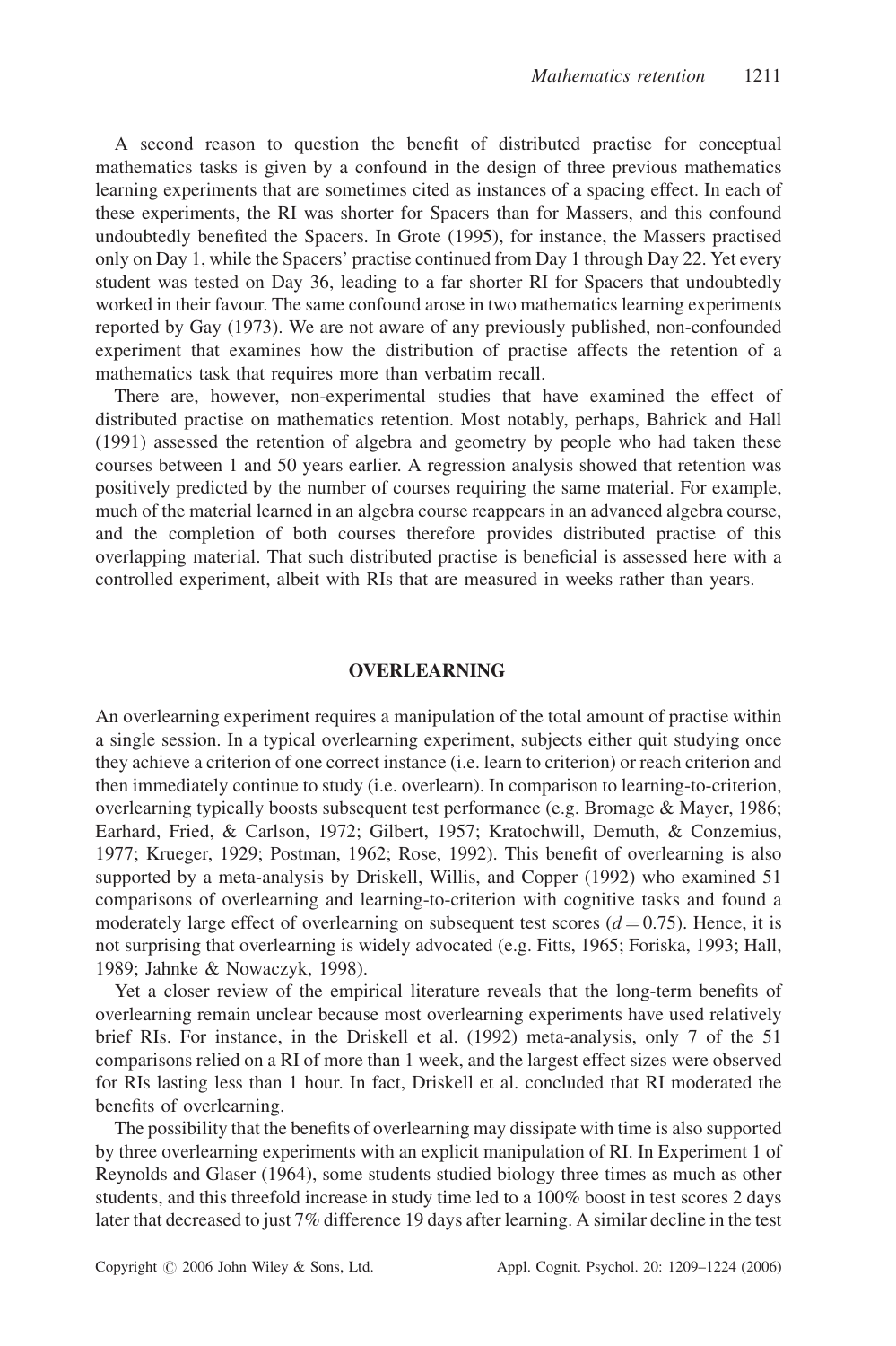score benefits of overlearning was observed in two recent experiments reported by Rohrer, Taylor, Pashler, Wixted, and Cepeda (2005).

Finally, it appears that the benefits of overlearning are especially unclear for mathematics because, to our knowledge, no previously published overlearning experiment has used a mathematics task. Of those that used cognitive tasks (rather than motor tasks), all employed a verbal memory task that almost always required the verbatim recall of either paired associates or a list of words. In brief, it appears that little is known about the effect of overlearning on mathematics retention.

# **TASK**

In the experiments reported here, college students calculated the number of unique orderings (or permutations) of a letter sequence with at least one repeated letter. For example, the sequence *abbbcc* has 60 permutations, including *abbcbc*, *abcbcb*, *bbacbc* and so forth. The solution is given by a straightforward procedure that is illustrated in the Appendix.

This task is moderately abstract, unlike the verbatim recall of an atomised fact (e.g.  $8 \times 5 = 40$ ). In addition, students saw no problem more than once, ensuring that they could not merely memorise the answer for a given letter sequence. Still, like most mathematics procedures, the task is a memory task because students must remember a series of steps.

# BASE RATE SURVEY

We assessed the base rate knowledge of this permutation task by testing a sample of students drawn from the participant pool used in Experiments 1 and 2. We expected that none of the students would be able to perform the task because this particular kind of permutation problem appears in virtually no undergraduate level textbooks.

## Method

#### **Participants**

The students were 50 undergraduates at the University of South Florida. These included 43 women and 7 men, and none participated in Experiments 1 or 2.

## Procedure

Each student was given 3 minutes to find the number of permutations for the sequences, aabbbbb, aaabbbb and abccccc. The answers are 21, 35 and 42 respectively.

# Results and discussion

None of the students correctly answered any of the three problems, and none of their written solutions exhibited any knowledge of the appropriate procedure. Some students attempted to simply list every permutation but none succeeded. Thus, this mathematics procedure appears to be mostly or entirely unknown to the participant pool used in Experiments 1 and 2. Furthermore, if any of the participants in Experiments 1 or 2 did have any relevant knowledge before the experiment, their presence did not confound the experiment because participants were randomly assigned to condition.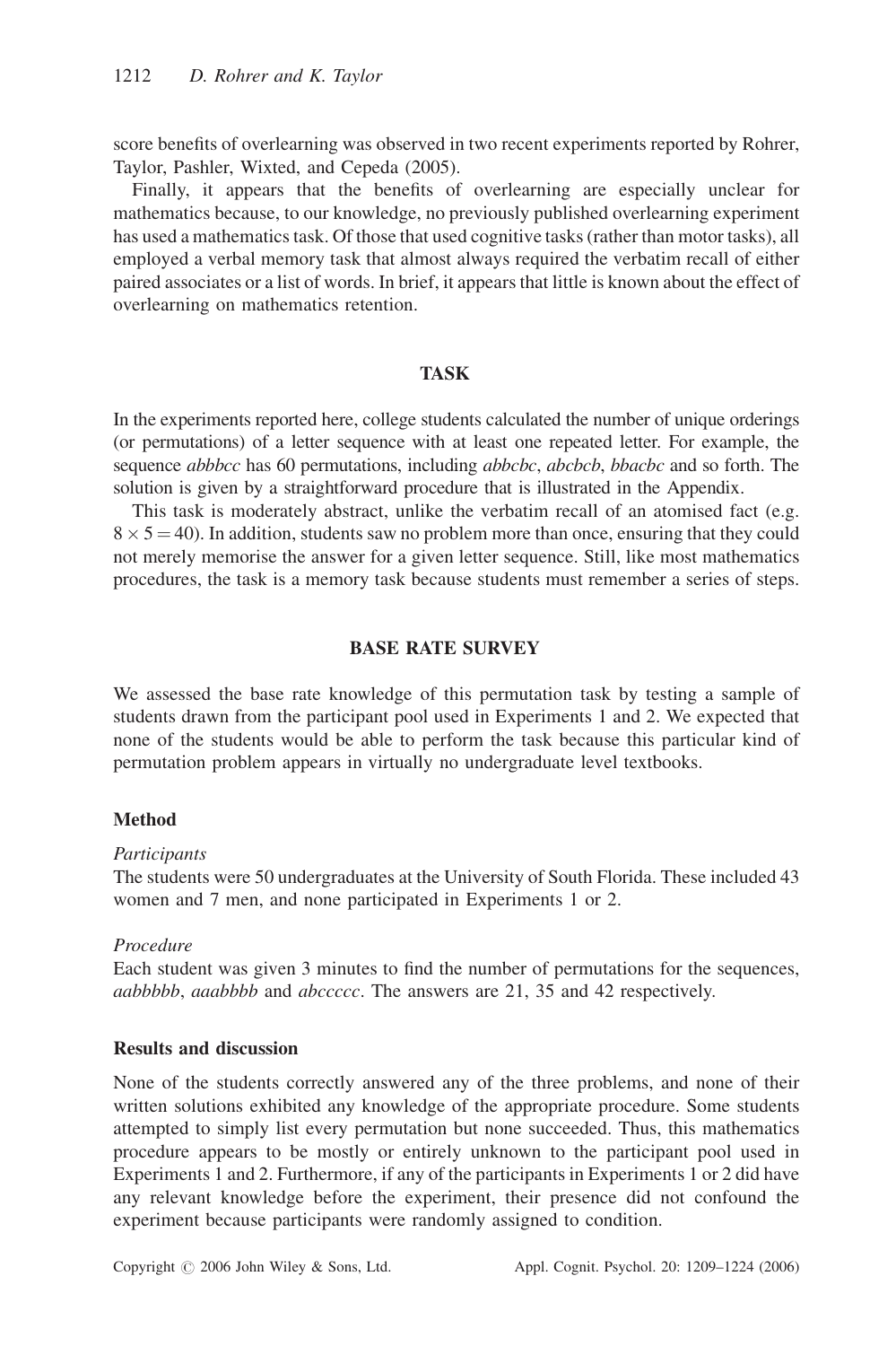## EXPERIMENT 1

The first experiment examined the benefit of distributing a given number of practise problems across two sessions instead of massing the same practise problems into one session. As shown in Figure 1A, the Spacers attempted five problems in each of two sessions separated by 1 week, whereas the Massers attempted the same 10 problems in Session 2. Each group received a tutorial immediately before their first practise problem, and the students were tested 1 or 4 weeks after their final practise problem.

#### Method

#### Participants

All three sessions were completed by 116 undergraduates at the University of South Florida. This sample included 95 women and 21 men. An additional 39 students completed the first session but failed to show for either the second or third session.

#### Design

Each student was randomly assigned to one of four groups: Spacers with 1-week RI  $(n = 29)$ , Spacers with 4-week RI  $(n = 29)$ , Massers with 1-week RI  $(n = 31)$  and Massers with 4-week RI  $(n = 27)$ .

## Procedure

The students attended three sessions. At the beginning of the first session, each student was randomly assigned to one of the four conditions by the random distribution of paper packets. Students were not told what tasks awaited them in future sessions. It is not known whether some students practised the procedure outside of the experimental sessions, although there was no extrinsic reward for test performance. If any self-review did occur, we know of no reason why its prevalence would vary between Spacers and Massers.

The first two sessions were separated by 1 week. The Spacers completed five problems in Session 1 and an additional five problems in Session 2, whereas the Massers completed the same 10 problems in the second session. Thus, once students were assigned to conditions at the beginning of the first session, the Massers departed before learning anything about the permutation task. This meant that the Massers were required to attend the same three sessions as the Spacers, thereby preventing a confound due to differential rates of attrition. That is, if Massers had been required to attend only two sessions, the data for the Massers (but not the Spacers) might have included students who attended the second but not the third session. To the extent that these third-session non-attendees are less capable than their cohorts, this confound would have worked in favour of the spacing effect.

The first practise problem was immediately preceded by a tutorial including two pages of general instructions unrelated to the permutation task (3 minutes) and written solutions to two sample problems, which are listed in the Appendix. The tutorial did not include the general formula because it includes factorial expressions (e.g.  $n!$ ) that we believed would be familiar to some but not all of our participants. Instead, each tutorial example included a two-step solution that excluded factorials and variables, and this procedure is illustrated in the Appendix.

Immediately after the tutorial, students began the 10 practise problems. The order of the 10 problems did not vary, and the specific problems are listed in the Appendix. Each problem appeared on a page by itself within a booklet. Students were allotted 45 seconds to solve each practise problem, and, immediately after each attempt, they were shown the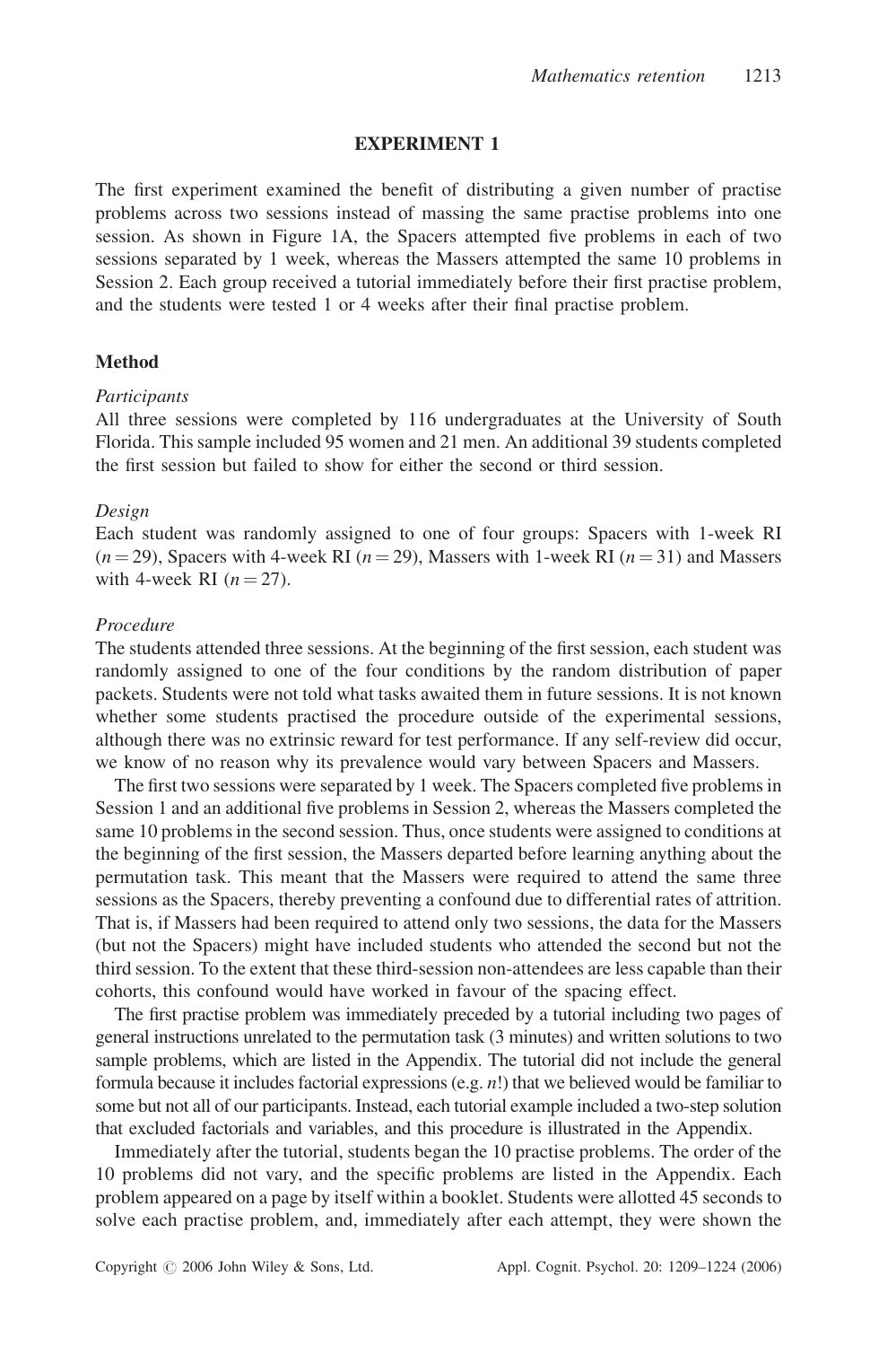solution for 15 seconds. The solution included the same two procedural steps that were provided in the tutorial examples, as illustrated in the Appendix. The Massers received all 10 practise problems in the second session, whereas the Spacers received the first five problems in Session 1 and the second five problems in Session 2. Notably, the Spacers did not receive any review or tutorial during the second session.

One or four weeks after the second session (in which every student received their last practise problem), students returned for the third and final session to be tested. The test included the five test problems listed in the Appendix in the order shown there. The problems were presented simultaneously, and students were allotted 5 minutes to solve all five problems. No feedback was given during the test.

#### Results and discussion

#### Practise problems

The tutorial was sufficiently effective, as evidenced by performance on the five problems given to every student immediately after the tutorial. Of the 116 students, 65 scored a perfect five, 27 scored four, 12 scored three, 6 scored two, 3 scored one and 3 scored zero. All further analyses included only those students who correctly answered two or more of these five problems, thereby eliminating 12 of the 116 students.

Naturally, the Massers and Spacers performed equivalently on the first five practise problems because these two groups underwent identical procedures until *after* they attempted these problems. Specifically, the Massers averaged  $88\%$  (SE = 2.3%) and the Spacers averaged 87% (SE = 2.5%),  $F < 1$ . For the second set of five practise problems, the Massers' average of 94% (SE =  $1.6\%$ ) significantly exceeded the Spacers' average of 85%  $(SE = 3.2\%)$ ,  $F(1, 108) = 6.79$ ,  $p < 0.05$ ,  $\eta_p^2 = 0.06$ . This difference was presumably due to forgetting by the Spacers during the 1-week interval between their two practise sessions.

## Test

Mean test accuracy is plotted in Figure 1B. The Spacers and Massers scored about equally on the 1-week test, but a large spacing effect was observed on the 4-week test. An analysis of variance revealed no main effect of spacing because of the 1-week parity,  $F(1,$ 106) = 3.67,  $p = 0.06$ ,  $\eta_{p_2}^2 = 0.03$ , but the main effect of RI was significant, F (1,  $106$  = 12.92,  $p < 0.001$ ,  $\dot{\eta}_p^2 = 0.11$ . More importantly, the interaction between the size of the spacing effect and the RI was also significant,  $F(1, 106) = 7.21$ ,  $p < 0.01$ ,  $\eta_p^2 = 0.06$ . This effect of RI on the spacing effect was further confirmed by Tukey tests showing that the difference between Spacers and Massers was reliable at the 4-week RI ( $p < 0.05$ ) but not the 1-week RI. The Tukey tests also showed that the decline between the 1-week and 4 week test scores was significant for Massers ( $p < 0.05$ ) but not Spacers.

In summary, the large spacing effect on the 4-week test suggests that the benefits of distributed practise extend to conceptual tasks and are not limited to tasks requiring the verbatim recall of atomised facts. While there was no spacing effect on the 1-week test, this finding is consistent with previously published comparisons of spacing and massing at brief RIs, as described in the introduction. This parity at 1 week is not problematic from a practical viewpoint, though, because the possibility that the spacing effect grows with RI would merely be another reason why long-term mathematics retention is better achieved when practise is distributed rather than massed.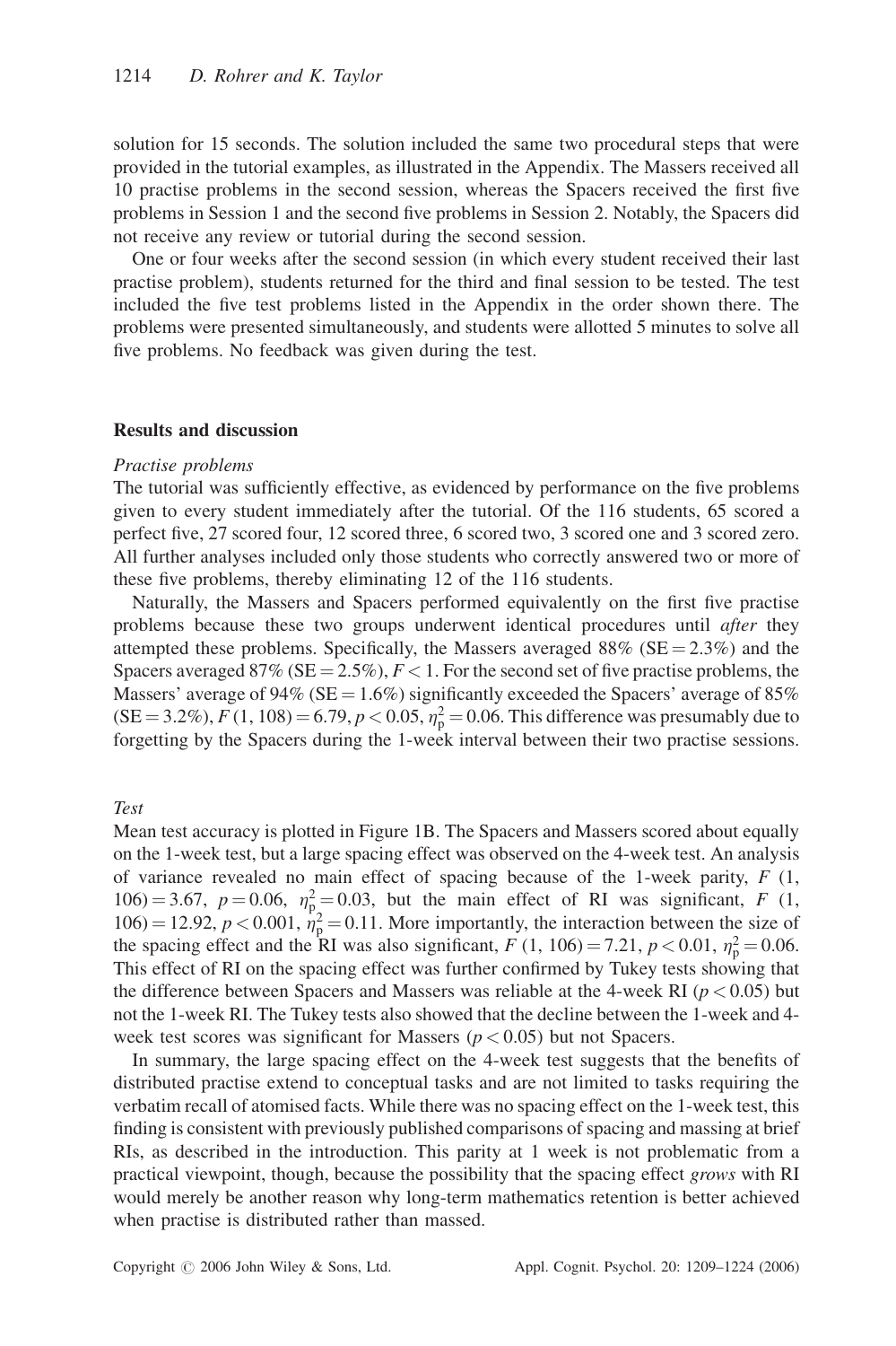

**Experiment 1**

Figure 1. (A) Practise Schedule for Experiment 1. (B) Test Results for Experiment 1. Error bars reflect plus or minus one standard error. (C) Practise Schedule for Experiment 2. (D) Test Results for Experiment 2. Error bars reflect plus or minus one standard error.

## EXPERIMENT 2

The second experiment assessed the effect of overlearning on retention by varying the number of practise problems within a single session. The Hi Massers attempted nine practise problems, whereas the Lo Massers attempted only three practise problems, as detailed in Figure 1C. Because the Hi Massers were able to master the task during their first three problems, their additional six practise problems constituted an overlearning strategy. As detailed in the introduction, many researchers have found benefits of overlearning on a subsequent test, but the majority of these experiments relied on single, relatively brief RIs. In this experiment, students were tested either 1 or 4 weeks later.

# **Method**

## **Participants**

All three sessions were completed by 100 undergraduates at the University of South Florida. The sample included 83 women and 17 men and none participated in Experiment 1.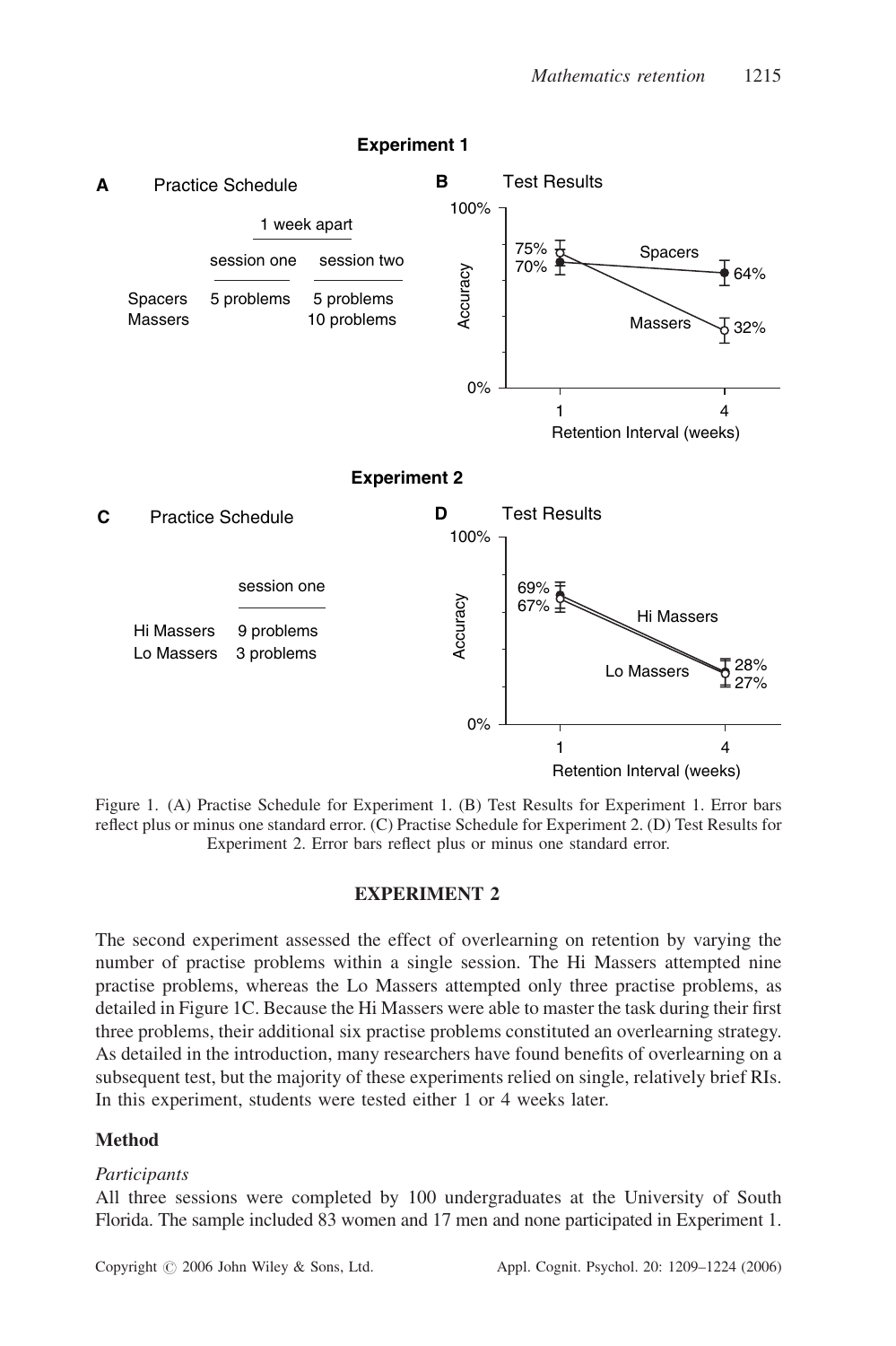An additional 17 students completed the first session but failed to show for the second session.

#### Design

Each student was randomly assigned to one of four groups: Hi Massers with 1-week RI  $(n = 28)$ , Hi Massers with 4-week RI  $(n = 22)$ , Lo Massers with 1-week RI  $(n = 24)$  and Lo Massers with 4-week RI  $(n = 26)$ .

## Procedure

Each student attended two sessions separated by 1 or 4 weeks. At the beginning of the first session, each student was randomly assigned to one of the four conditions. Each student then observed a tutorial consisting of screen projections that included the solutions to Problems 10, 11 and 12 of the Appendix, in that order. As in Experiment 1, these solutions included the two steps illustrated in the Appendix.

Immediately after this tutorial, all students began the practise problems. Each Hi Masser was given Problems 1 through 9 of the Appendix, and each Lo Masser was assigned three of these nine problems. The three problems assigned to each Lo Masser varied, so that each of the nine problems was presented equally often. This was done to equate the difficulty of practise problems given to Lo and Hi Massers. In addition, the nine problems given to the Hi Massers were presented in one of three different orders so that the *first* three problems corresponded to the *only* three problems given to a corresponding number of Lo Massers, thereby equating the difficulty of the first three problems. The remainder of the procedure, including the five test problems and the presentation of feedback after each attempt, was the same as in Experiment 1.

#### Results and discussion

#### Practise problems

The tutorial was again sufficient to produce learning, as demonstrated by performance on the first three practise problems (which were the only three practise problems given to the Lo Massers). Of the 100 students, 65 correctly answered all three problems, 23 scored two, 10 scored one and 2 scored zero. As in Experiment 1, students with scores of zero or one were excluded from further analysis.

As expected, there was no reliable difference between Hi and Lo Massers on the first three problems because these two groups underwent the same procedure until *after* these three problems were completed. Specifically, the Hi Massers averaged 90% ( $SE = 2.3\%$ ) and the Lo Massers averaged 88% (SE = 2.3%),  $F < 1$ . For the additional six practise problems given only to the Hi Massers, accuracy averaged 95% ( $SE = 1.3\%$ ).

Test

As shown in Figure 1D, there was virtually no difference between the Hi and Lo Massers on either the 1- or 4-week test. Consequently, an analysis of variance revealed no main effect of the number of practise problems  $(F < 1)$  and no two-way interaction  $(F < 1)$ . Yet the main effect of RI was significant,  $F(1, 84) = 33.16, p < 0.001, \eta_p^2 = 0.28$ .

In brief, the threefold increase in the number of same-session practise problems had no observable effect on subsequent test scores at either RI. This null effect of overlearning is not well explained by a lapse in attention by the Hi Massers during their additional six practise problems because these problems were solved with 95% accuracy.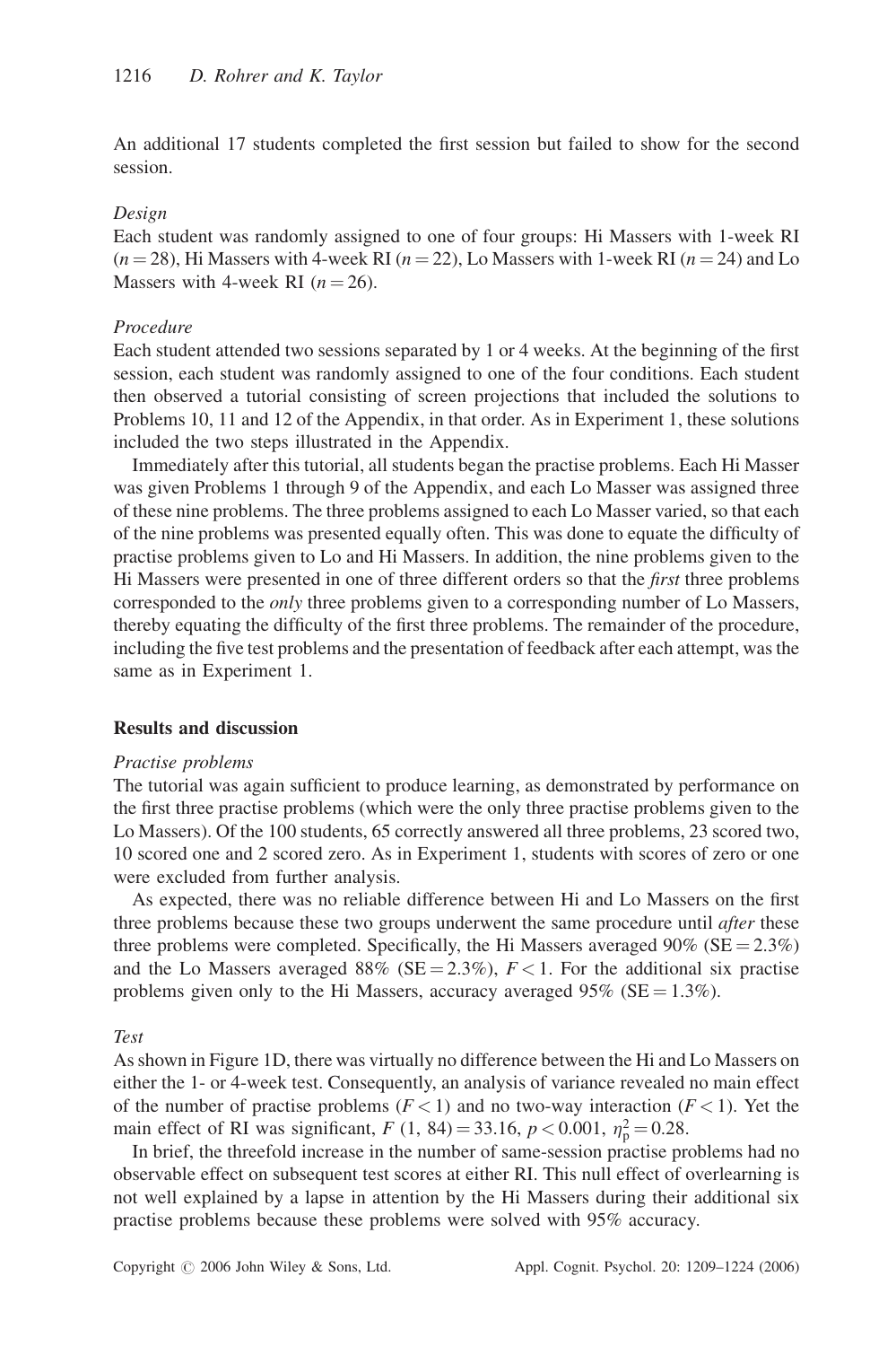Thus, as more fully detailed in the General Discussion, these results provide no support for the widespread belief that overlearning boosts long-term retention and therefore cast doubt on the utility of mathematics assignments that include many problems of the same type.

## GENERAL DISCUSSION

The present results suggest that the long-term retention of mathematics is aided by distributed practise but not by an overlearning strategy. Specifically, Experiment 1 revealed a boost in long-term retention when practise problems were distributed rather than massed, and Experiment 2 found no benefit of overlearning via a threefold increase in total practise problems. Thus, distributed practise produced a large benefit without requiring extra practise, and overlearning required extra practise yet produced no observable benefit.

As detailed in the introduction, we know of no previously published, unconfounded experiment showing a benefit of distributed practise for a mathematics task other than those requiring only verbatim recall (e.g.  $8 \times 5 = 40$ ). The results of Experiment 1, however, suggest that the superiority of distributed practise over massed practise does, in fact, extend to mathematics tasks that are at least moderately conceptual. Of course, the permutation task was not as conceptually difficult as some mathematics tasks, as every problem was based on the same procedure (unlike a series of mathematical proofs, for instance). Thus, while it remains to be shown whether the current findings extend to far more demanding types of problems, the present results nevertheless lead us to suggest that mathematics students should increase their reliance on distributed practise.

By contrast, the null effect of overlearning in Experiment 2 is obviously at odds with the widespread support for overlearning among educators and researchers. For example, Jahnke and Nowaczyk (1998) advised, 'Practise should proceed well beyond that minimally necessary for an immediate, correct first reproduction' (p. 181). Fitts (1965) concluded that 'The importance of continuing practise beyond the point in time where some (often arbitrary) criterion is reached cannot be overemphasised' (p. 195). Hall (1989) wrote, 'The overlearning effect would appear to have considerable practical value since continued practise on material already learned to a point of mastery can take place with a minimum of effort, and yet will prevent significant losses in retention' (p. 328).

This advocacy for overlearning may reflect previous experimental findings showing benefits of overlearning. Yet, as noted in the introduction, most previous overlearning experiments relied on RIs of 1 week or less (and often less than 1 hour). Thus, the use of moderately long RIs in the present experiment may partly explain the absence of any observed benefit of overlearning.

It is important to note, however, that the null effect of overlearning observed here does not rule out the possibility that a small amount of overlearning may be useful to mathematics students. Strictly speaking, overlearning occurs if a student correctly solves just two problems of the same type (in immediate succession) because the second problem constitutes overlearning. Therefore, even the Lo Massers in Experiment 2 relied on a small amount of overlearning because most of them correctly answered two or all three of their practise problems. Consequently, we do not endorse the extreme view that students work only one problem of each type in a given session. Instead, we suggest that assignments should err slightly in the direction of too much practise, perhaps by including three or four problems relating to each new concept in the most recent lesson (in addition to any examples given in the written lesson or class lecture). However, beyond these first three or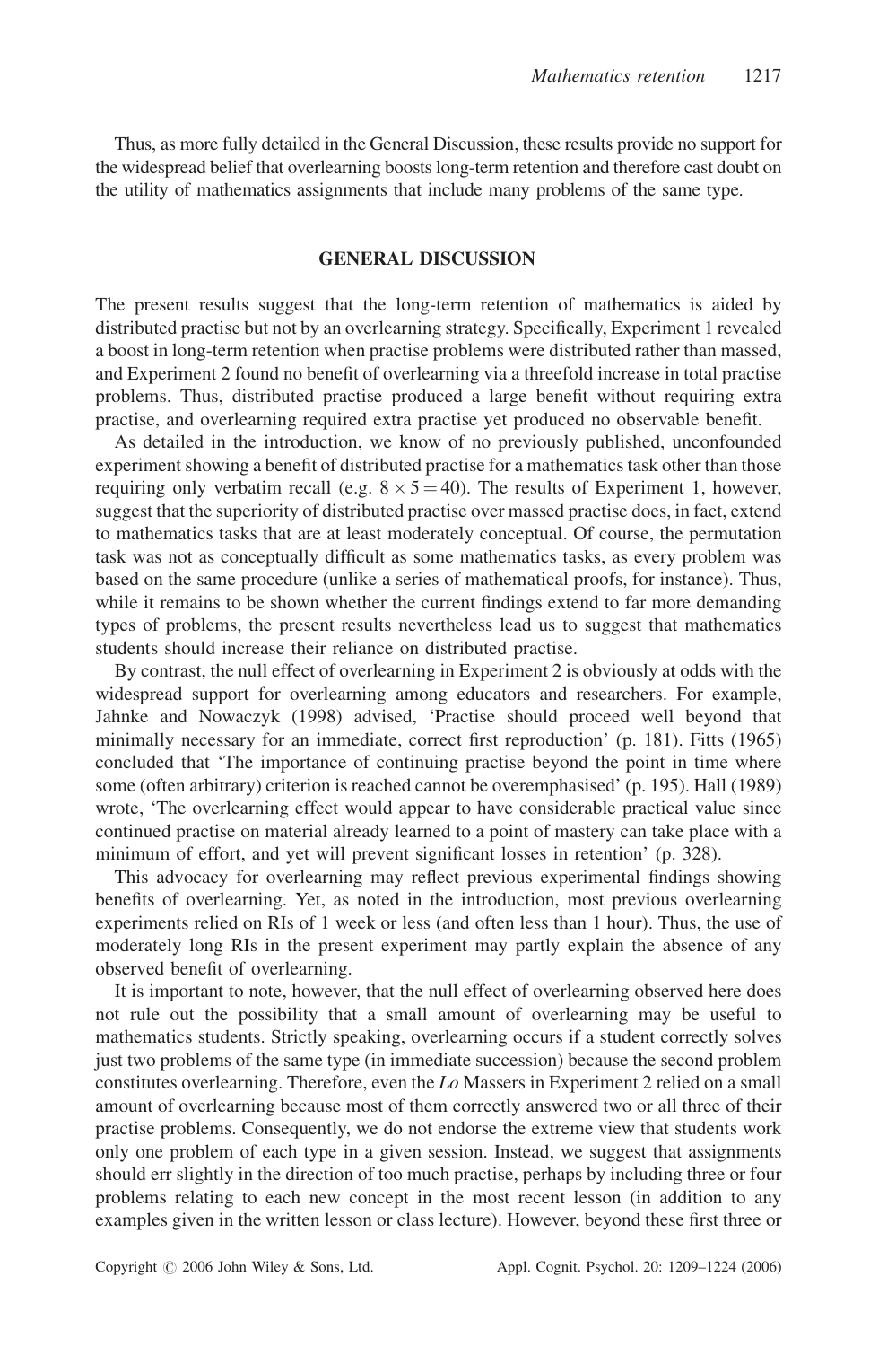four problems, the present data suggest that the completion of additional problems of the same type is a terribly inefficient use of study time. Instead, our findings suggest that the student should devote the remainder of the practise session to problems drawn from earlier lessons in order to reap the benefits of distributed practise.

Conceptually, the minimal effect of overlearning on retention can be interpreted as an instance of diminishing returns. That is, with each additional amount of practise devoted to a single concept, there is an ever smaller increase in test performance. Thus, after the initial exposure to a concept, the first one or two practise problems might yield a large increase in a subsequent test score, but each additional practise problem would provide little or no gain unless it is delayed until a later session.

The theoretical question, then, is why these additional practise problems are beneficial only when delayed until a later session. One possibility is that, after a certain amount of practise is completed, additional practise is beneficial only if the initial practise has undergone consolidation, a process by which memory traces are strengthened during the time period immediately after the learning episode. That such consolidation occurs is evidenced by the fact that activities undertaken during this post-learning time period are known to affect subsequent test performance (e.g. Wixted, 2004). For example, retention is increased if learning is followed immediately by sleep (e.g. Plihal & Born, 1997), presumably because sleep enhances consolidation. It may be that consolidation reflects the neural process of long-term potentiation, which requires more than an hour by even the most conservative estimates (e.g. Lu, Kandel, & Hawkins, 1999).

# IMPLICATIONS FOR MATHEMATICS TEXTBOOKS

Many mathematics textbooks rely on a format that fosters both overlearning and massed practise. In these textbooks, virtually all of the problems for a given topic appear in the assignment that immediately follows the lesson on that topic. This format induces overlearning because each assignment includes many problems of the same kind, and it also emphasises massed practise because further problems of the same kind are rarely included in subsequent assignments. As an illustration, we examined every problem in the most recent editions of four textbooks in pre-algebra mathematics or introductory algebra that are very popular in the United States. The proportion of the problems within each assignment that corresponded to the immediately preceding lesson, when averaged across assignments, equalled between 75% and 92% for the four books. Thus, these practise sets emphasise overlearning and massing.

Fortunately, there is an alternative format that minimises overlearning and massed practise while emphasising distributed practise, and it does not require an increase in either the number of practise sets or the number of problems per practise set. With this distributed practise format, each lesson is followed by the usual number of practise problems, but only a few of these problems relate to the immediately preceding lesson. Additional problems of the same type might also appear once or twice in each of the next dozen assignments and once again after every fifth or tenth assignment thereafter. In brief, the number of practise problems relating to a given topic is no greater than that of typical mathematics textbooks, but the temporal distribution of these problems is increased dramatically.

In addition to its apparent effect on retention, a distributed practise format may also facilitate learning by allowing students ample time to master the particular procedure. For instance, if a student is unable to solve a problem in the assignment immediately after the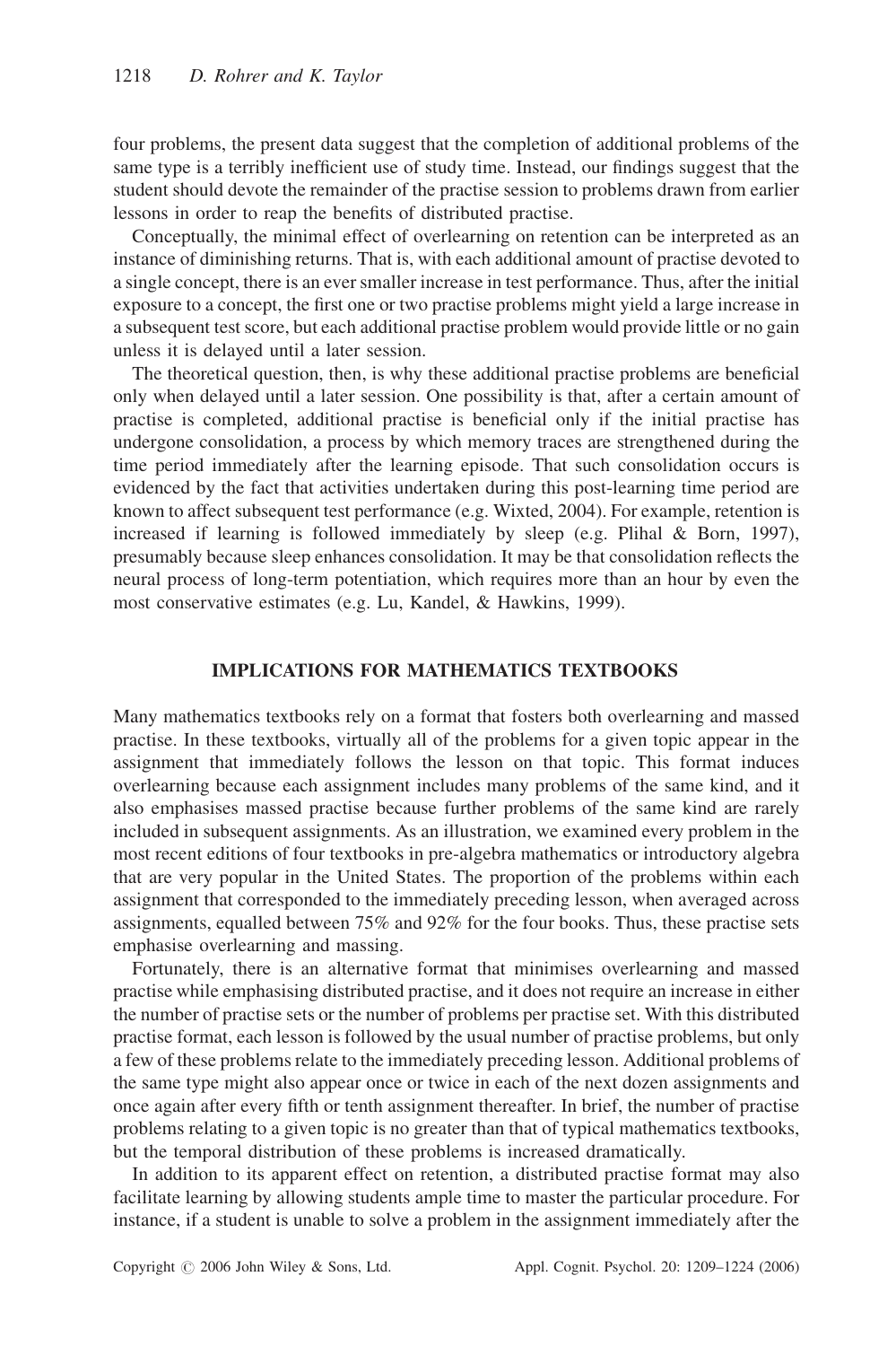lesson relating to this type of problem, the student can seek help during the next class meeting (or observe the solution of that problem by the instructor or fellow students) before attempting additional practise problems in the next assignment. The same benefit arises for students who are absent from class when a topic is first presented.

Because a distributed practise format ensures that practise sets include a variety of problem types drawn from previous lessons, instructors who omit lessons need to ensure that each assignment excludes problems corresponding to these omitted lessons. To facilitate this task, the textbook can include an index listing the lesson corresponding to each practise problem so that teachers can more easily avoid assigning problems that students have not learned how to solve. This index would also direct students to the appropriate lesson for help if they are unable to solve a practise problem.

The variety of problems within each practise set that inherently arises with a distributed practise format might reduce the monotony of the assignment while also presenting an additional challenge. Specifically, whereas a massed practise format allows students to solve a problem and then merely repeat the same procedure thereafter, a distributed practise format requires students to recall a variety of procedures from both the immediate and distant past. This added challenge is worthwhile, though, if it boosts retention, thereby providing an instance of what Bjork and his associates have dubbed a 'desirable difficulty' (Christina & Bjork, 1991; Schmidt & Bjork, 1992).

Notably, this mixture of problem types (that arises naturally with the use of a distributed practise format) may provide benefits above and beyond the benefit of distributed practise per se. This is because a practise set with a mixture of problem types requires that students learn not only how to perform a procedure, but also which procedure is needed. For example, the solution of the equation,  $x^3 - x = 0$ , requires the realisation that factoring is necessary, which allows the equation to be rewritten as,  $x(x^2 - 1) = 0$ , and then,  $x(x+1)(x-1) = 0$ . By contrast, the equation,  $x^2 - x - 1 = 0$ , cannot be solved by factoring and instead requires the quadratic formula. However, learning to pair the appropriate procedure with each kind of problem is a skill that is not learned during massed practise. For example, if a lesson on the quadratic formula is followed immediately by a dozen problems requiring the quadratic formula, it is obvious to the student that each problem requires the quadratic formula. Of course, this cue is absent when such a problem appears in a cumulative final or arises in a real world application, leaving the student unable to recall which procedure is appropriate. By contrast, in order to complete a practise set with a mixture of problem types, students must know *which* procedure is appropriate and *how* the procedure is performed. Fortunately, mixed practise is an inherent feature of the distributed practise format.

A distributed practise format is used in the Saxon (1997) series of mathematics textbooks, although we are not aware of any published, controlled experiments that compare a Saxon textbook to one with a massed practise format. However, such an experiment may not be particularly informative because a Saxon textbook and a non-Saxon textbook would have numerous differences that would confound the experiment. For example, if such an experiment revealed that one textbook was superior to another, the observed difference might reflect differences in the lessons rather than differences in practise sets. (Neither author is affiliated with a publishing company, although the first author is a former mathematics teacher who used both Saxon and non-Saxon mathematics textbooks.)

A more informative experiment would compare two groups of students who underwent instructional programs that differed only in the temporal distribution of practise problems. That is, each group would complete the same class activities and receive a course packet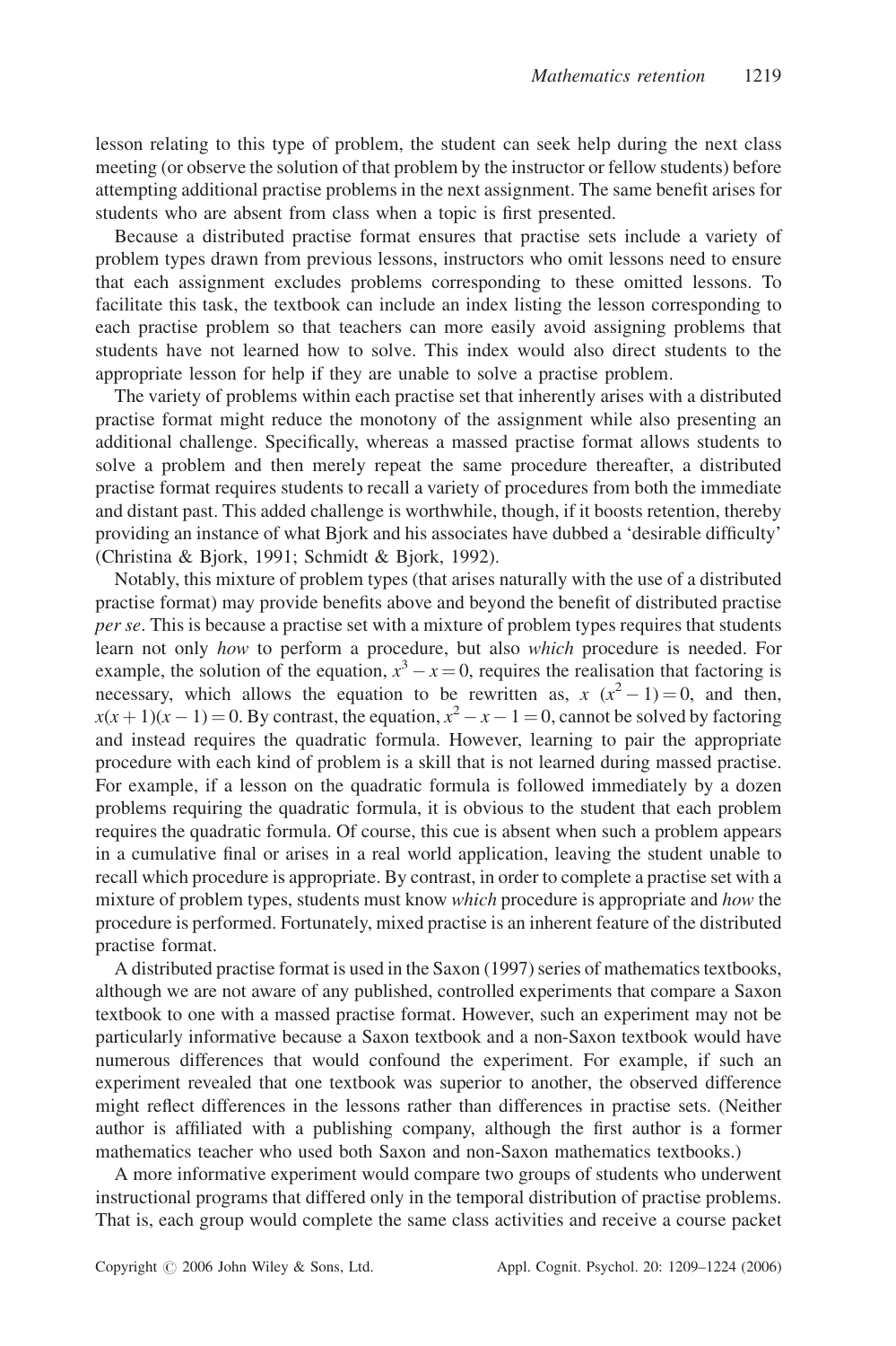with the same lessons in the same order. Likewise, the packets would include the same number of practise sets and the same practise problems, but the practise sets would rely on either a distributed or massed practise format.

Textbook publishers could adopt a distributed-practise format with little trouble or cost. For textbooks already in print, this could be accomplished by merely rearranging the practise problems in the next edition, without necessarily altering the lessons. Oddly, practise problems typically receive relatively little attention from publishers and textbook authors, and the practise problems are often written by sub-contracted teachers. Yet the practise sets are just as important as the lessons. In fact, as many mathematics teachers will attest, a majority of their students never read the lessons and instead rely solely on classroom examples before beginning the practise set.

Finally, the benefits of a distributed practise format are equally applicable to computeraided instruction packages. Unlike textbooks, these algorithms can provide individualised training and error-contingent feedback, and an increasing number of educators and agencies have urged greater reliance on such technologies (e.g. Department for Education and Skills, United Kingdom, 2003). Yet most available computer-aided instruction programs are designed to foster learning rather than retention. These computer programs are easily adapted to incorporate distributed rather than massed practise, and students' compliance to a distributed practise schedule can be verified by ensuring that the program records the date of each use.

## **CONCLUSION**

The results of Experiment 1 suggest that the retention of mathematics is markedly improved when a given number of practise problems relating to a topic are distributed across multiple assignments and not massed into one assignment. Moreover, this benefit of distributed practise can be realised without increasing the number of practise problems included in a practise set typical of most mathematics textbooks. Specifically, rather than require students to work considerably more than just a few problems of the same kind in the same session, which had no effect in Experiment 2, each practise set could instead include a few problems relating to the most recent topic as well as problems relating to previous topics. This distributed practise format could be easily adopted by the authors of textbooks and computer-aided instruction software.

A boost in students' mathematics retention would presumably contribute to an improvement in mathematics achievement, and there is little doubt that there is widespread need for such improvement. In one recent report on mathematics achievement, less than one-third of a sample of U.S. students received a rating of 'at or above proficient' (Wirt et al., 2004). Such reports often lead people to conclude that students are not learning, but it may be that many mathematical skills and concepts are learned but later forgotten. The prevalence of such forgetting may partly reflect the widespread reliance on practise schedules that proved to be the worst strategies in the experiments reported here.

#### ACKNOWLEDGEMENTS

We thank the Institute of Education Sciences, U.S. Department of Education, for its generous support (Grants R305H020061, R305H040108). We also thank Christina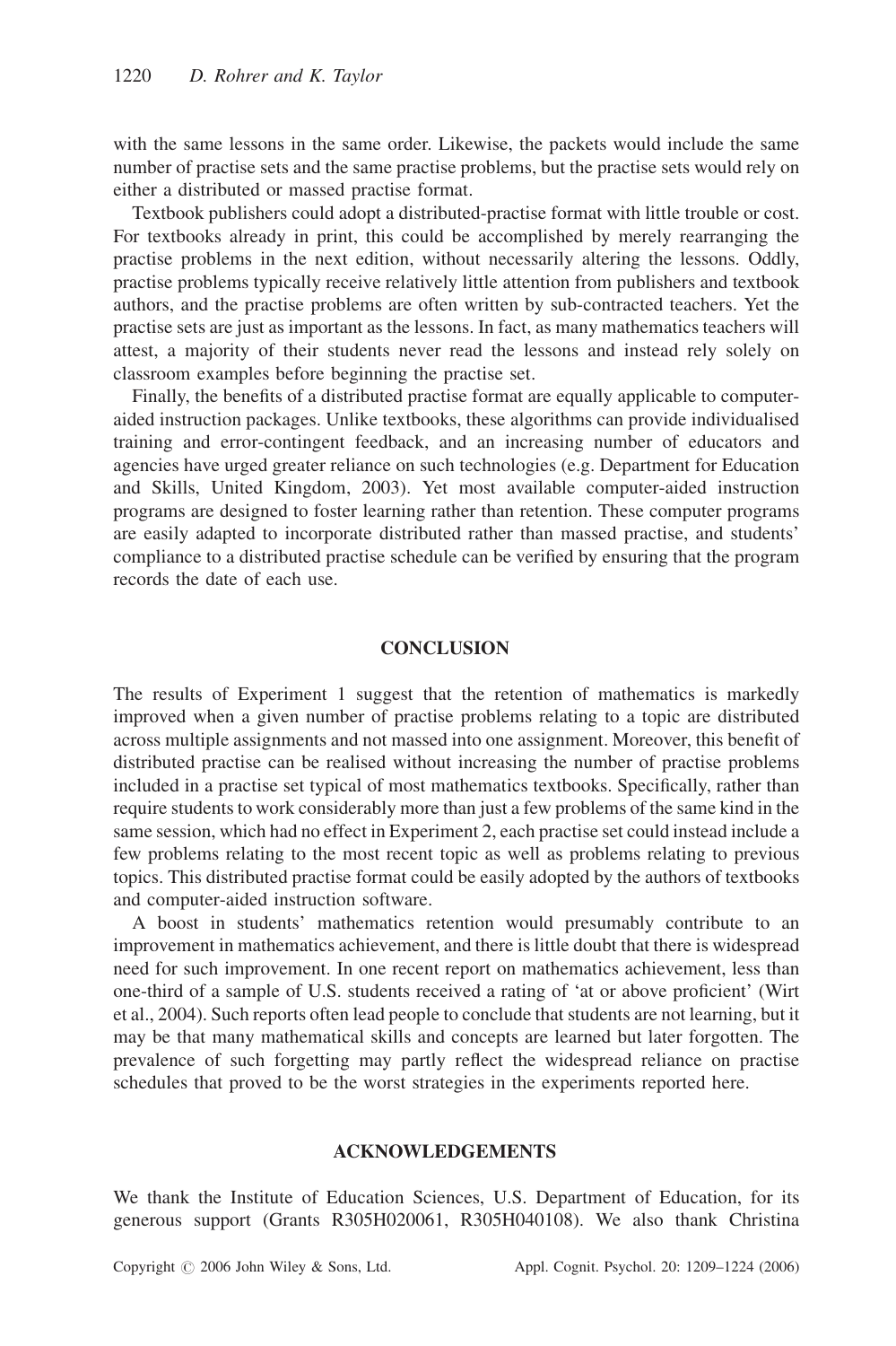Coghlan, Tammy Logan, Kristina Martinez, Erica Porch and Courtnay Rosene for their assistance with data collection.

#### **REFERENCES**

- Baddeley, A. D., & Longman, D. J. A. (1978). The influence of length and frequency of training sessions on the rate of learning to type. Ergonomics, 21, 627–635.
- Bahrick, H. P., Bahrick, L. E., Bahrick, A. S., & Bahrick, P. E. (1993). Maintenance of foreignlanguage vocabulary and the spacing effect. *Psychological Science*, 4, 316–321.
- Bahrick, H. P., & Hall, L. K. (1991). Lifetime maintenance of high school mathematics content. Journal of Experimental Psychology: General, 120, 20–33.
- Bjork, R. A. (1979). Information-processing analysis of college teaching. *Educational Psychologist*, 14, 15–23.
- Bjork, R. A. (1988). Retrieval practise and the maintenance of knowledge. In M. M. Gruneberg, P. E. Morris, & R. N. Sykes (Eds.), *Practical aspects of memory II* (pp. 391–401). London: Wiley.
- Bloom, K. C., & Shuell, T. J. (1981). Effects of massed and distributed practise on the learning and retention of second-language vocabulary. Journal of Educational Research, 74, 245–248.
- Bromage, B. K., & Mayer, R. E. (1986). Quantitative and qualitative effects of repetition on learning from technical texts. Journal of Educational Psychology, 78, 271–278.
- Carpenter, S. K., & DeLosh, E. L. (2005). Application of the testing and the spacing effects to name learning. Applied Cognitive Psychology, 19, 619–636. DOI: 10.1002/acp.1101
- Christina, R. W., & Bjork, R. A. (1991). Optimizing long-term retention and transfer. In D. Druckman & R. A. Bjork (Eds.), In the mind's eye: Enhancing human performance (pp. 23–56). Washington DC: National Academy Press.
- Cull, W. L. (2000). Untangling the benefits of multiple study opportunities and repeated testing for cued recall. Applied Cognitive Psychology, 14, 215–235.
- Dempster, F. N. (1989). Spacing effects and their implications for theory and practise. *Educational* Psychology Review, 1, 309–330.
- Department for Education and Skills, United Kingdom. (2003). Fulfilling the potential. (DfES publication 0265/2003). DfES Publications.
- Donovan, J. J., & Radosevich, D. J. (1999). A meta-analytic review of the distribution of practise effect: Now you see it, now you don't. Journal of Applied Psychology, 84, 795–805.
- Driskell, J. E., Willis, R. P., & Copper, C. (1992). Effect of overlearning on retention. *Journal of* Applied Psychology, 77, 615–622.
- Earhard, B., Fried, C., & Carlson, G. (1972). Interference, overlearning, and anticipation time. Journal of Experimental Psychology, 94, 345–347.
- Fishman, E. J., Keller, L., & Atkinson, R. C. (1968). Massed versus distributed practise in computerized spelling. Journal of Educational Psychology, 59, 290–296.
- Fitts, P. M. (1965). Factors in complex skill training. In R. Glaser (Ed.), Training research and education (pp. 177–197). New York: Wiley.
- Foriska, T. J. (1993). What every educator should know about learning. Schools in the Middle, 3, 39– 44.
- Gay, L. R. (1973). Temporal position of reviews and its effect on the retention of mathematical rules. Journal of Educational Psychology, 64, 171–182.
- Gilbert, T. F. (1957). Overlearning and the retention of meaningful prose. Journal of General Psychology, 56, 281–289.
- Glenberg, A. M., & Lehmann, T. S. (1980). Spacing repetitions over 1 week. Memory & Cognition, 8, 528–538.
- Greene, R. L. (1989). Spacing effects in memory: Evidence for a two-process account. *Journal of* Experimental Psychology: Learning, Memory and Cognition, 15, 371–377.
- Grote, M. G. (1995). Distributed versus massed practise in high school physics. School Science and Mathematics, 95, 97–101.
- Hall, J. F. (1989). *Learning and memory* (2nd ed.). Boston: Allyn & Bacon.

Jahnke, J. C., & Nowaczyk, R. H. (1998). Cognition. Upper Saddle River, NJ: Prentice Hall.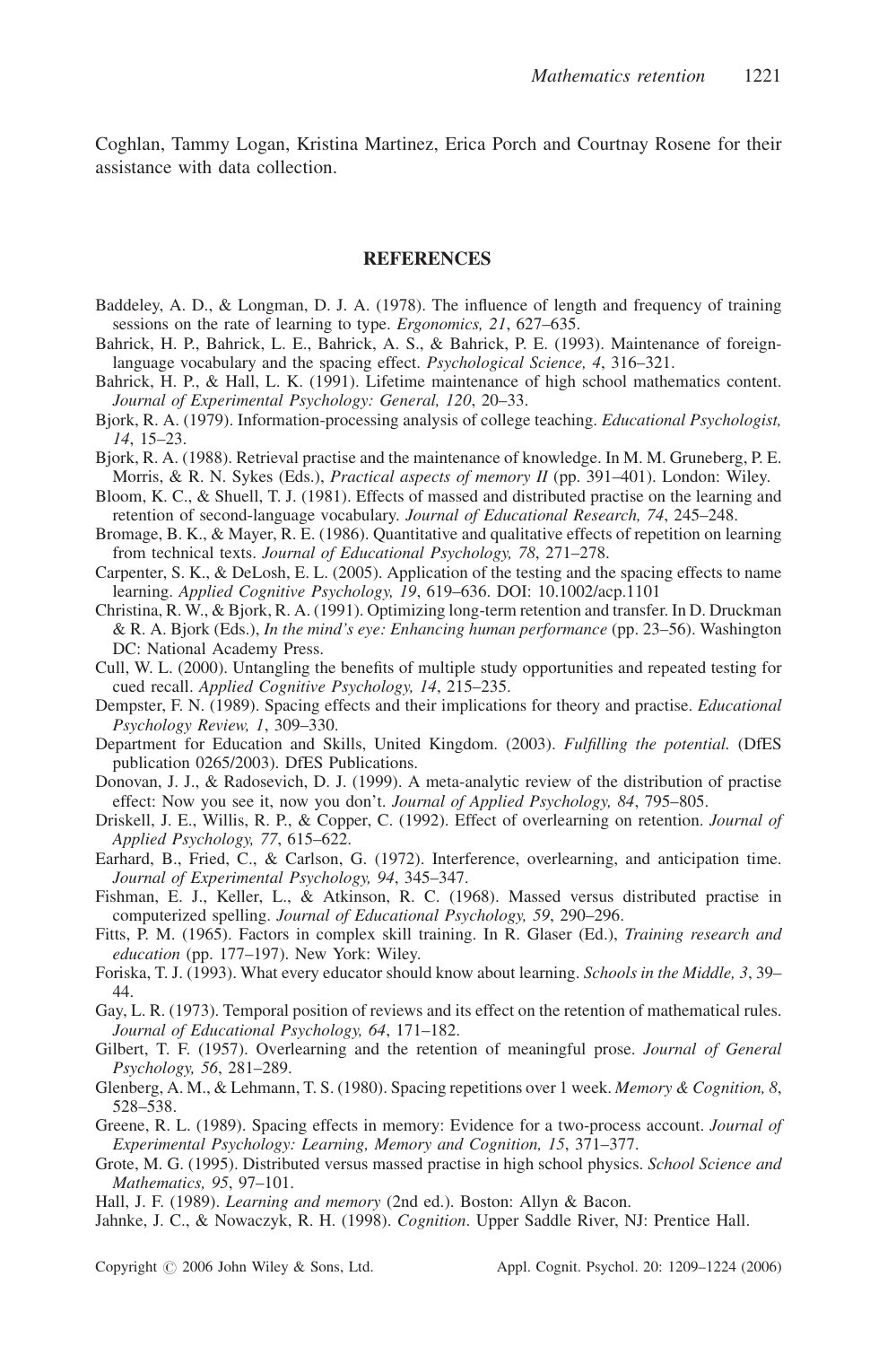- Kratochwill, T., Demuth, D. M., & Conzemius, W. C. (1977). The effects of overlearning on preschool children's retention of sight vocabulary words. Reading Improvement, 14, 223–228.
- Krueger, W. C. F. (1929). The effect of overlearning on retention. Journal of Experimental Psychology, 12, 71–78.
- Krug, D., Davis, T. B., & Glover, J. A. (1990). Massed versus distributed repeated reading—A case of forgetting helping recall. Journal of Educational Psychology, 82, 366–371.
- Lu, Y. F., Kandel, E. R., & Hawkins, R. D. (1999). Nitric oxide signaling contributes to late-phase LTP and CREB phosphorylation in the hippocampus. Journal of Neuroscience, 19, 10250–10261.
- Plihal, W., & Born, J. (1997). Effects of early and late nocturnal sleep on declarative and procedural memory. Journal of Cognitive Neuroscience, 9, 534–547.
- Postman, L. (1962). Retention as a function of degree of overlearning. Science, 135, 666–667.
- Rea, C. P., & Modigliani, V. (1985). The effect of expanded versus massed practise on the retention of multiplication facts and spelling lists. Human Learning: Journal of Practical Research & Applications, 4, 11–18.
- Reynolds, J. H., & Glaser, R. (1964). Effects of repetition and spaced review upon retention of a complex learning task. Journal of Educational Psychology, 55, 297–308.
- Rohrer, D., Taylor, K., Pashler, H., Wixted, J. T, & Cepeda, N. J. (2005). The effect of overlearning on long-term retention. Applied Cognitive Psychology, 19, 361–374. DOI: 10.1002/acp.1083
- Rose, R. J. (1992). Degree of learning, interpolated tests, and rate of forgetting. Memory & Cognition, 20, 621–632.
- Saxon, J. (1997). Algebra I (3rd ed.). Norman, OK: Saxon Publishers.
- Schmidt, R. A., & Bjork, R. A. (1992). New conceptualizations of practise: Common principles in three paradigms suggest new concepts for training. Psychological Science, 3, 207–217.
- Seabrook, R., Brown, G. D. A., & Solity, J. E. (2005). Distributed and massed practise: From laboratory to classroom. Applied Cognitive Psychology, 19, 107–122. DOI: 10.1002/acp.1066
- Toppino, T. C. (1991). The spacing effect in young children's free recall: Support for automaticprocess explanations. Memory & Cognition, 19, 159–167.
- Wirt, J., Choy, S., Rooney, P., Provasnik, S., Sen, A., & Tobin, R. (2004). The Condition of Education 2004 (NCES 2004-077). U.S. Department of Education, National Center for Education Statistics. Washington, DC: U.S. Government Printing Office.
- Wixted, J. T. (2004). The psychology and neuroscience of forgetting. Annual Review of Psychology, 55, 235–269.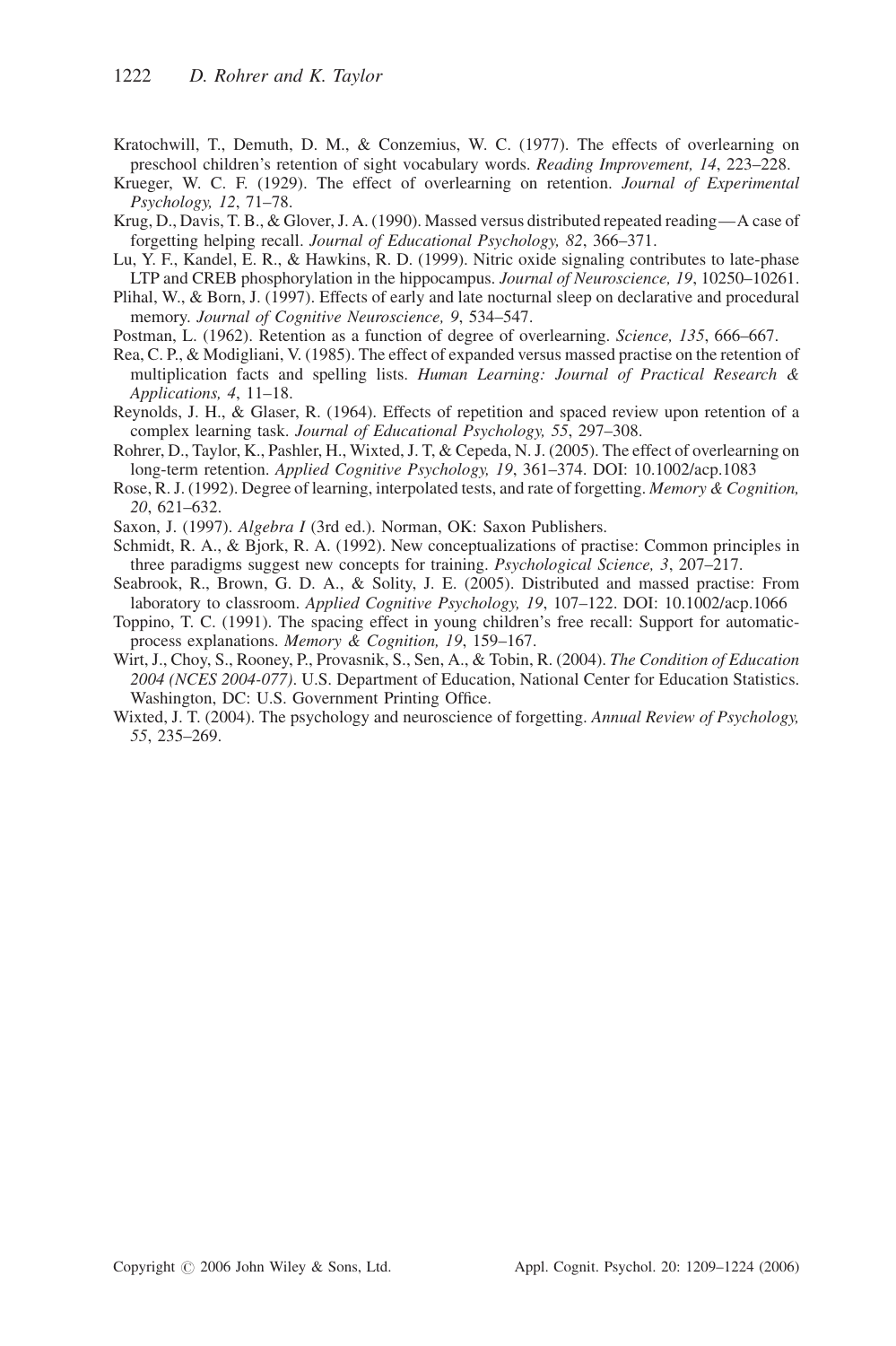#### APPENDIX

Students were taught to calculate the number of unique orderings (or permutations) of a letter sequence with at least one repeated letter (e.g. *aabbbb*). For *n* items and *k* unique items, the number of permutations equals  $n!/(n_1! n_2! \ldots n_k!)$ , where  $n_i =$ number of repetitions of item *i*. Thus, for *aabbbb*, the number of permutations equals  $6!/(2! 4!)$ , or 15. However, students were not shown this formula because we expected that the participants would have vastly different amounts of experience with factorial notation.

Students were instead taught a two-step procedure that excluded factorials and variables. For example, for the sequence *aabbbb* (with six letters, two occurrences of a, and four occurrences of  $b$ ), the solution began with the fractional expression,

$$
\frac{6\bullet 5\bullet 4\bullet 3\bullet 2}{(2)(4\bullet 3\bullet 2)}.
$$

This expression was supplemented by comments explaining the choice of the first digit of each factorial expression. Thus, in this example, 'six letters' appeared to the left of the numerator, and, just below the first digit of each parenthetical expression within the denominator, there appeared the comments 'a appears two times' and 'b appears four times'. The second step of the solution required simplification by cancellation of like factors from the numerator and denominator, followed by arithmetic. For this example, students saw

$$
\frac{6\bullet 5}{2} = 15.
$$

#### PRACTISE SESSION PROBLEMS

The practise problems are listed below. In Experiment 1, the tutorial included Problems 11 and 12, and the 10 practise problems were Problems 1 through 10, in that order. In Experiment 2, the tutorial included Problems 10, 11 and 12. The Hi Massers worked Problems 1 through 9, and the Lo Massers worked just three of these nine problems. The order of presentation varied for both groups, as explained in the Procedure section of Experiment 2.

| 1. abccc     | 20  |
|--------------|-----|
| 2. abcccc    | 30  |
| 3. aabbbbb   | 21  |
| 4. abbcc     | 30  |
| 5. aaabbb    | 20  |
| 6. aabbbb    | 15  |
| 7. aabb      | 6   |
| 8. abbccc    | 60  |
| 9. abccccc   | 42  |
| 10. aabbbbbb | 28  |
| 11. abbcccc  | 105 |
| 12. abcccccc | 56  |
|              |     |